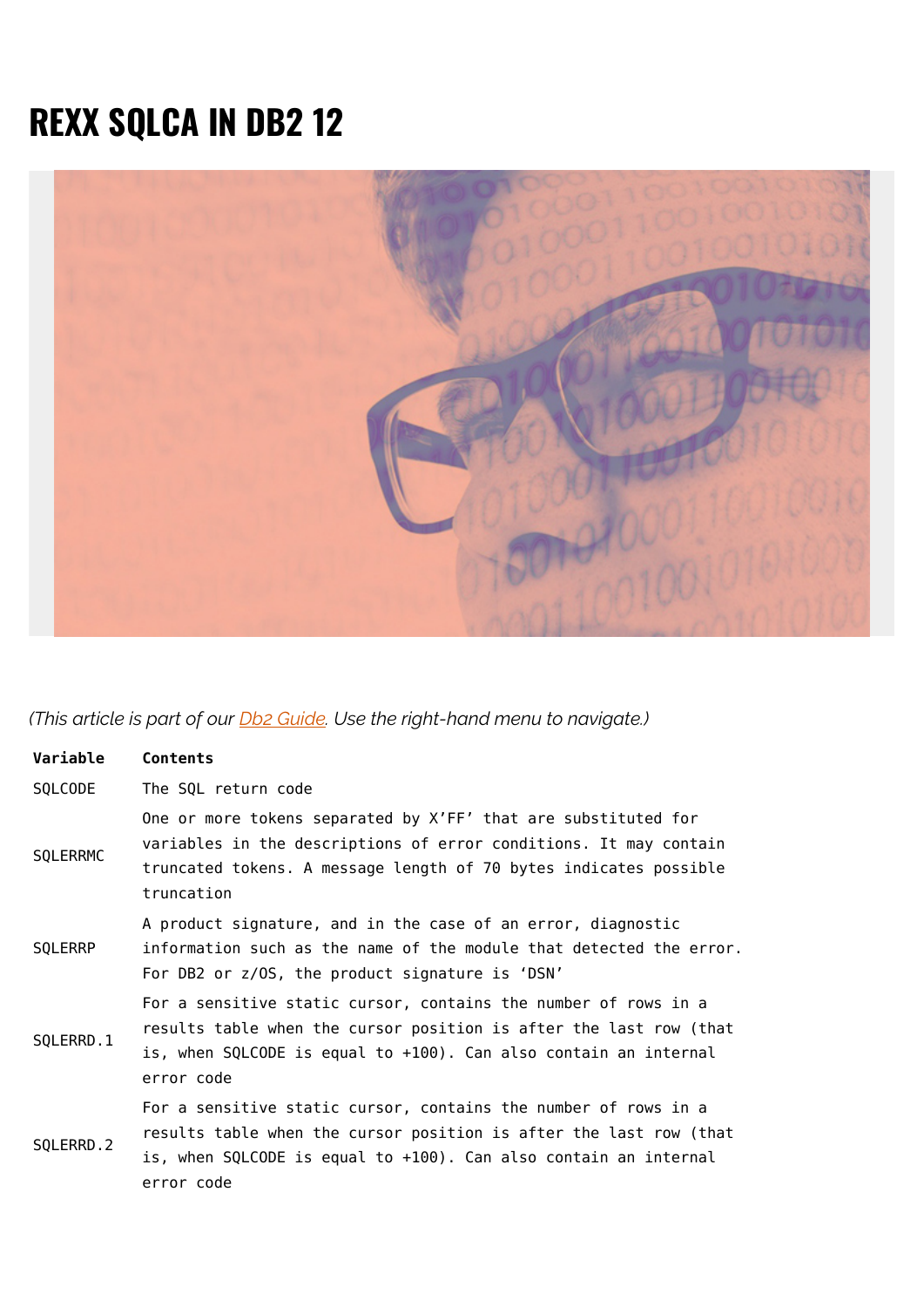SQLERRD.3 Contains the number of rows that qualified for the operation after an SQL data change statement (but not rows deleted as a result of CASCADE delete). For the OPEN of a cursor for a SELECT with an SQL data change statement or for a SELECT INTO, SQLERRD(3) contains number of rows affected by the embedded data change statement. Set to 0 if the SQL statement fails, indicating that all changes made in executing the statement were canceled. Set to -1 for a mass delete from a table in a segmented tablespace, for a truncate operation, or a delete from a view when neither the DELETE statement nor the definition of the view included selection criteria. For rowsetoriented FETCH statements, contains the number of rows returned in the rowset. For SQLCODES -911 and -913, SQLERRD(3) contains the reason code for the timeout or deadlock. After successful execution of the REFRESH TABLE statement, SQLERRD(3) contains the number of rows inserted into the materialized query table. When an error is encountered in parsing a dynamic statement, or when parsing, binding or executing native SQL procedure, SQLERRD(3) will contain the line number where the error was encountered. The sixth byte of SQLCAID must be 'L' for this to be a valid line number. This value will be meaningful only if the statement source contains new line control characters. Not returned for an external SQL procedure.

> Generally contains timerons, a short floating-point value that indicates a rough estimate of resources required. This value does not reflect an estimate of the time required to execute the SQL

SQLERRD.4 statement. After you prepare an SQL statement, you can use this field as an indicator of the relative cost of the prepared SQL statement. For a particular statement, this number can vary with changes to the statistics in the catalog. Subject to change between releases of DB2 for z/OS.

SQLERRD.5 The position or column of a syntax error for a PREPARE or EXECUTE IMMEDIATE statement

SQLERRD.6 An internal error code

- SQLWARN.0 Blank if all other indicators are blank; W if at least one indicator also contains a W
- SQLWARN.1 W if the value of a string column was truncated when assigned to a host variable

SQLWARN.2 W if no values were eliminated from the argument to a column function; not necessarily set to W for the MIN function because its results are not dependent on the elimination of null values

SQLWARN.3 W if the number of result columns is larger than the number of host variables. Z if the ASSOCIATE LOCATORS statement contains fewer locators than the stored procedure returned